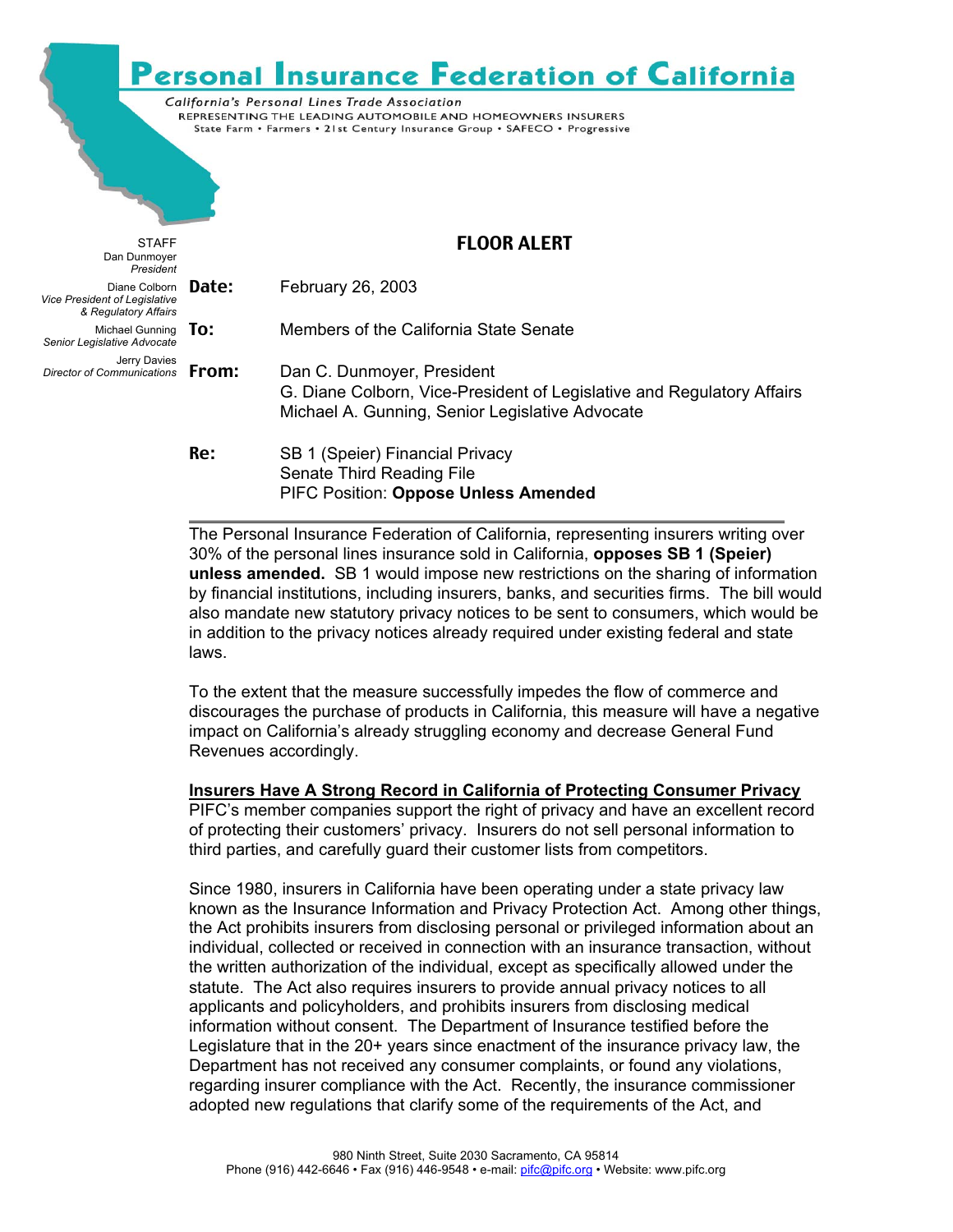harmonize the provisions of the Act with the federal Gramm-Leach-Bliley Act. Insurers are in the process of revising their privacy notices to meet the March implementation date for the new regulations.

### **New Privacy Laws Should Provide Necessary and Useful Privacy Protection without Impairing Business or Harming the State's Economy**

Since 1999, the California Legislature has passed over 40 different bills strengthening consumer privacy protection. These measures include laws to protect against identity theft, establish donot-call lists, restrict disclosure of social security numbers, and address concerns related to online privacy. In considering what additional protections are needed, the Legislature should identify the specific problems that the legislation is intended to address, and then narrowly tailor the law to address those concerns. Such legislation should encourage responsible information practices while minimizing additional unnecessary costs to business – costs which ultimately are born by consumers in the price they pay for goods and services.

The Personal Insurance Federation has several core concerns with SB 1, which could adversely affect the ability of companies to do business if not corrected. These concerns include:

### ♦ Use of Information for Marketing

SB 1 applies broadly to the sharing of personal information, and requires compliance with opt-in or opt-out provisions before information can be shared for any purpose, unless the purpose for which the information is shared falls explicitly within one of several exemptions contained in the bill. A significant concern of the insurance industry is that this approach will result in unintended consequences, including restricting the sharing of information for legitimate business purposes that are not expressly exempt. Uncertainty over whether each specific exchange of information falls within one of the exemptions will add tremendous compliance costs and increase liability exposure. Since there is general agreement that sharing of information is appropriate for operational, transactional, and servicing purposes, a better approach, that would be more narrowly tailored and less likely to result in unintended consequences, would be to focus the restrictions of the bill on the sharing of information for *marketing purposes*.

### ♦ Affiliates

SB 1 restricts the sharing of information among affiliates that are part of the same family group of companies. This restriction interferes with the ability of insurers to offer customers an integrated package of products and services. Insurance companies are frequently organized as groups of affiliated companies, operating under the same parent company, and often operating under the same brand name or through a common point of contact, such as an insurance agent. The consumer benefits that flow from the ability of insurance company affiliates to communicate and share customer information include the convenience of one-stop-shopping, timely delivery of services that meet a consumer's overall financial needs, discounts, and other cost savings.

### ♦ Notices

SB 1 mandates insurers provide consumers with new statutory privacy notices that would be in addition to the privacy notices already required by the federal Gramm-Leach-Bliley Act and the Department of Insurance regulations referenced above. The insurance regulations allow insurers to send a single consolidated notice, however, SB 1 does not allow this. Providing multiple, contradictory notices to consumers will only add confusion and make it more difficult for consumers to understand and exercise their privacy rights. PIFC recommends that the notice requirements of SB 1 be amended to allow for one consolidated notice, allow companies the flexibility to modify the notices to reflect their own privacy practices as long as minimum standards for readability, type size and content are met, and make the statutory notice a safe harbor rather than a mandatory form. Of particular concern